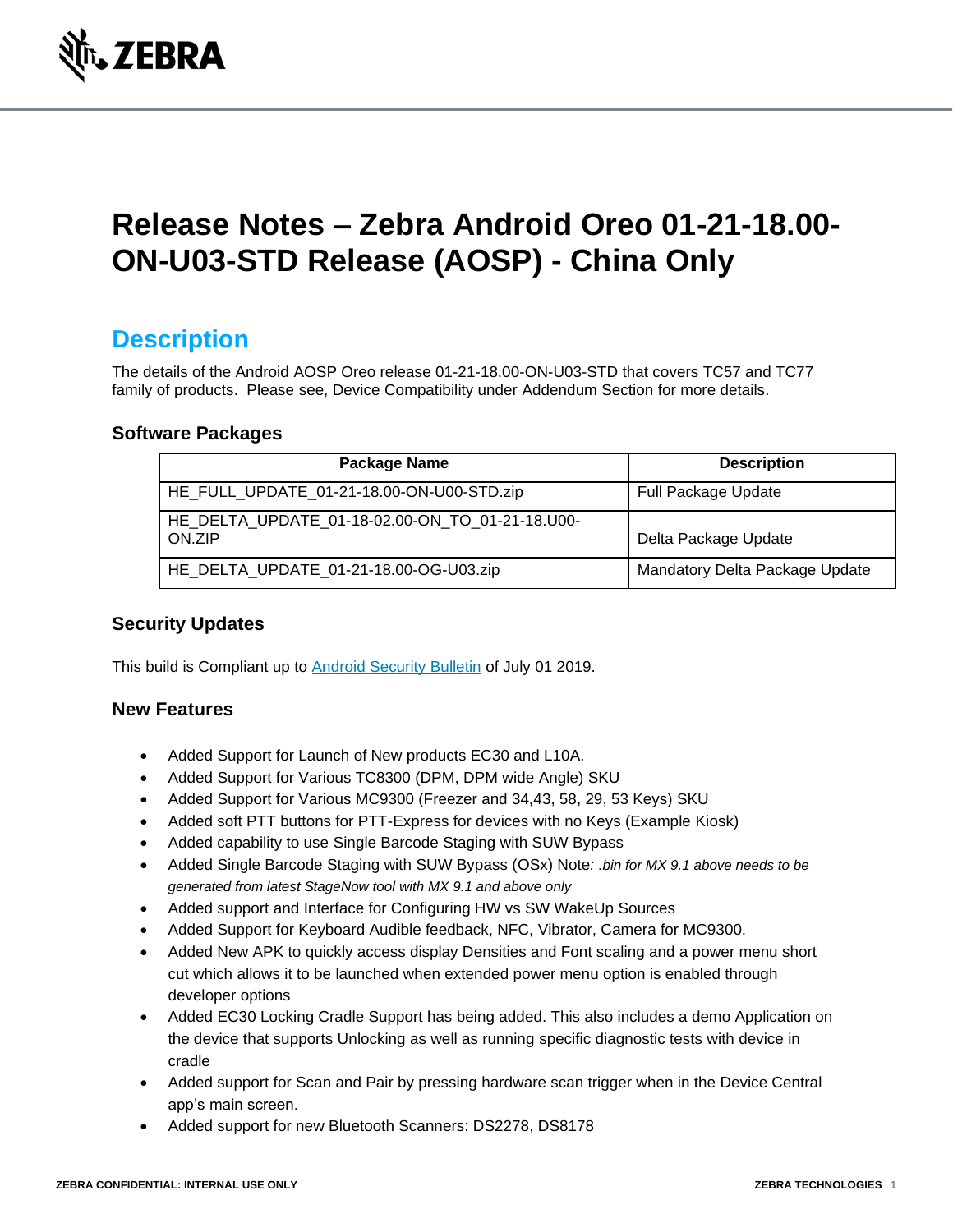

- Added Voice trigger support for [DataWedge](https://www.zebra.com/us/en/support-downloads/software.html)
- Added SE4750 DPM support in [EMDK](https://www.zebra.com/us/en/support-downloads/software/developer-tools/emdk-for-android.html)
- Added Controlling HW (Enable / Disable) wakeup sources
- Added "Never" option to Display Sleep mode for Kiosk devices
- WLAN
	- o Added Coverage View in [WorryFree WiFi](https://www.zebra.com/us/en/support-downloads/software/productivity-apps/worryfree-wifi.html) (WFW).
	- o Added CCXv4 Compliance.
	- o WLAN Soft AP Certification
- WAN Specific (Not Applicable for WLAN only devices)
	- o Added support for Sprint Curiosity SIMs

#### **Fixes**

- Fixed: SPR 36876 Verizon does NOT allow a CDMA-Less Voice-Centric device to disable VoLTE service. In current implementation, user is not allowed to disable VoLTE from UI when Verizon SIM is present and active in the device. However the issue occurred when network disabled VoLTE via DM provisioning service. A fix was provided to address the issue
- Fixed: SPR36661/37083, where PS20 terminals were not able to communicate to the cradles after the cradles were rebooted
- Fixed: SPR 36514 (PS20) where apps were being killed due to heavy CPU usage on device
- Fixed: SPR-36925 wherein scanner was not available for second app when an ANR or crash occurred on the first app
- Fixed: SPR37124 –where in ADF rule with crunch spaces was removing last character from barcode data with space.
- Fixed: SPR37060 wherein Datawedge was not disabling the scanner upon resume during app transition from background to foreground causing intermittent scanning failures

#### **Version Information**

Below Table contains important information on versions

| <b>Description</b>          | <b>Version</b>                                      |
|-----------------------------|-----------------------------------------------------|
| <b>Product Build Number</b> | 01-21-18.00-ON-U03-STD                              |
| <b>Android Version</b>      | 8.1.0                                               |
| <b>Security Patch level</b> | July 1, 2019                                        |
| Linux Kernel                | 4.4.78                                              |
| <b>Component Versions</b>   | Please see Component Version under Addendum section |

### **Installation**

#### **Requirements and Instructions**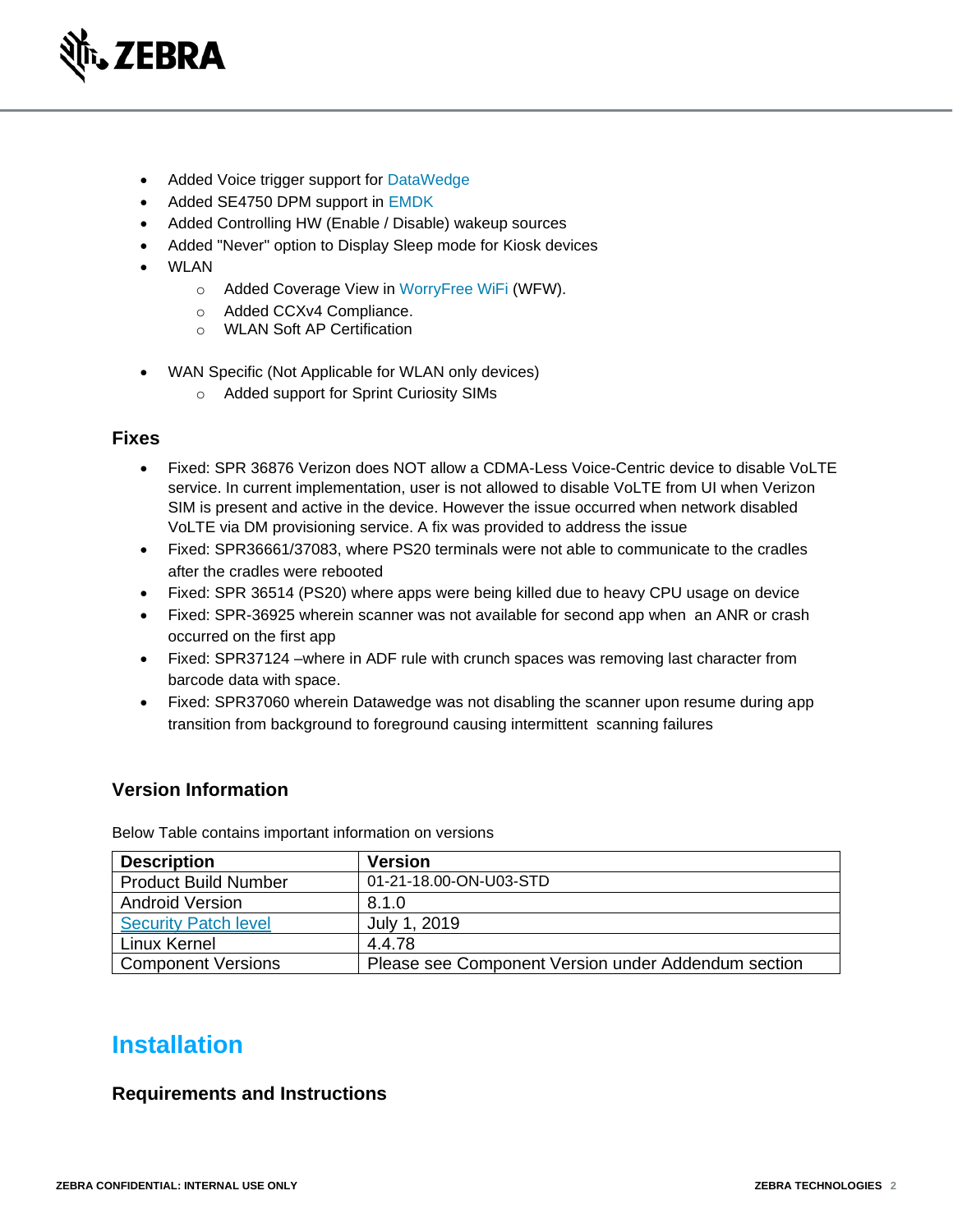

[https://www.zebra.com/content/dam/zebra\\_new\\_ia/en-us/software/operating-system/helios/oreo-os](https://www.zebra.com/content/dam/zebra_new_ia/en-us/software/operating-system/helios/oreo-os-update-instructions.pdf)[update-instructions.pdf](https://www.zebra.com/content/dam/zebra_new_ia/en-us/software/operating-system/helios/oreo-os-update-instructions.pdf)

#### **Upgrade options**

Below table provides detailed information on shortest path to upgrade based on current version of software.

| <b>Current Software</b>  | <b>Steps to get to this Release</b>                                                                                                                                                                                                                                                                                                     | <b>Comments</b>                                                                                                    |
|--------------------------|-----------------------------------------------------------------------------------------------------------------------------------------------------------------------------------------------------------------------------------------------------------------------------------------------------------------------------------------|--------------------------------------------------------------------------------------------------------------------|
| <b>Version on Device</b> |                                                                                                                                                                                                                                                                                                                                         |                                                                                                                    |
| 01-12-01.00-ON-Uxx       | Apply Full Package Update<br>HE FULL UPDATE 01-21-18.00-ON-U00-<br>STD.zip + Mandatory<br>HE DELTA UPDATE 01-21-18.00-ON-<br>U <sub>03.zip</sub>                                                                                                                                                                                        |                                                                                                                    |
| 01-13-20.00-ON-Uxx       | Apply Full Package Update<br>HE FULL UPDATE 01-21-18.00-ON-U00-<br>STD.zip + Mandatory<br>HE DELTA UPDATE 01-21-18.00-ON-<br>U <sub>03.zi<sub>D</sub></sub>                                                                                                                                                                             |                                                                                                                    |
| 01-18-02.00-ON-Uxx       | <b>Option 1:</b> Apply Delta Package Update<br>HE DELTA UPDATE 01-18-02.00-<br>OG_TO_01-21-18.U00-ON.zip + Mandatory<br>HE DELTA UPDATE 01-21-18.00-ON-<br>U <sub>03.zip</sub><br><b>Option 2: Full Package Update Apply</b><br>HE FULL UPDATE_01-21-18.00-ON-U00-<br>STD.zip + Mandatory<br>HE DELTA UPDATE 01-21-18.00-ON-<br>U03.zip | Option #1 is<br>recommended as<br>size of Delta package<br>update is smaller<br>compared to Full<br>Package Update |

## **Known Constraints**

Below are Known Constraints and workaround if applicable.

- WiFi sleep policy set to "Always" (Android O limitation)
- "Get Status for all Wake-Up sources" is returning "Enabled" when all Wake-up sources are disabled
- "Feature not supported" staging error message comes after staging enable wake up source function via stagenow, even though operation is successful.
- EC30 operates at 320 dpi. This screen configuration results in the majority of the AOSP applications displaying content consistently in both portrait and landscape modes. In most cases if the application layout is not optimal in landscape it is optimal in portrait or vice versa. However there are a few applications that do not render properly in either portrait or landscape. In this case the suggested alternative is to change the display size using the bundled Display Settings APK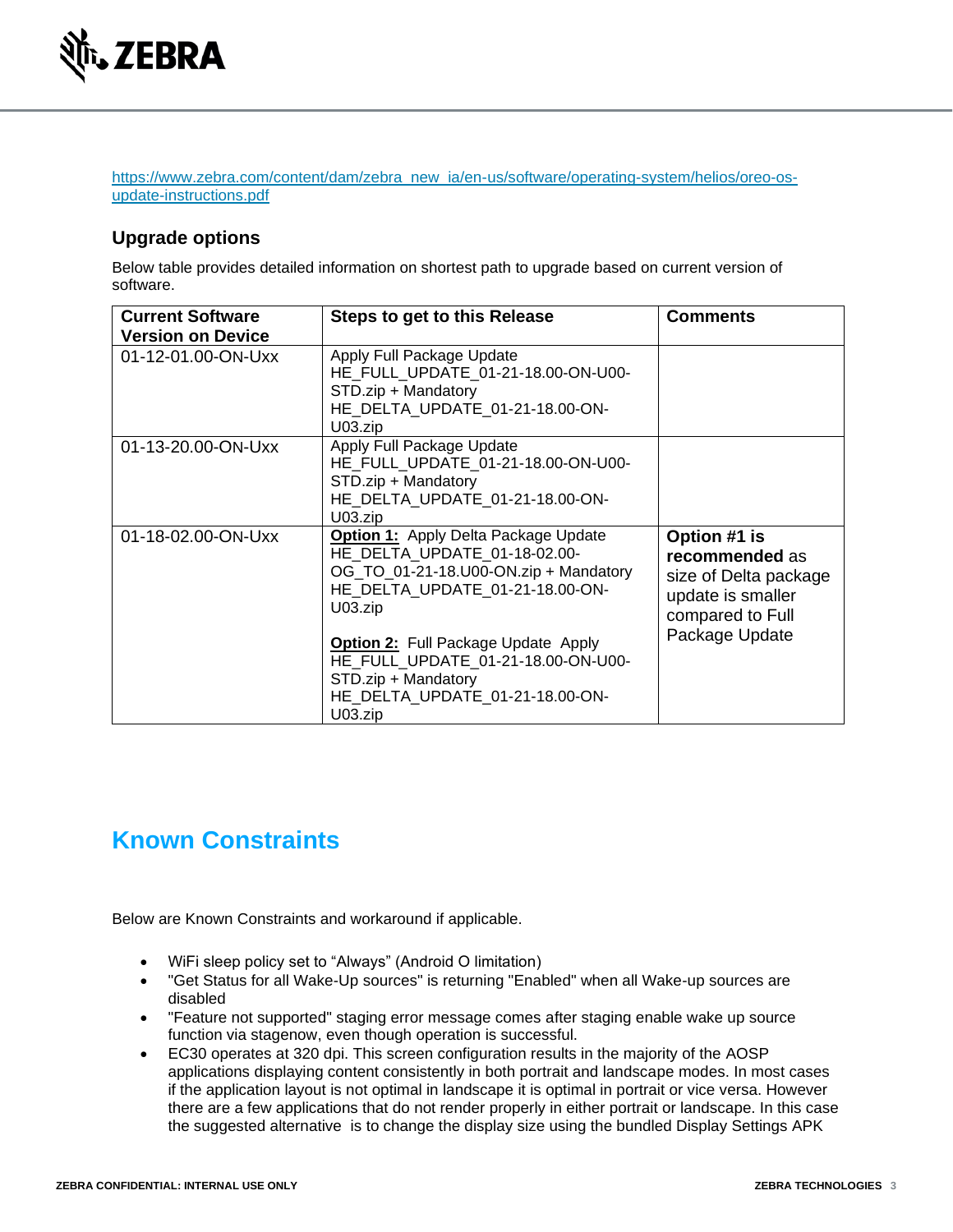

or use settings menu to change the display size and font size (settings  $\Box$  Display  $\Box$  Advanced settings □ Display Size / Font Size).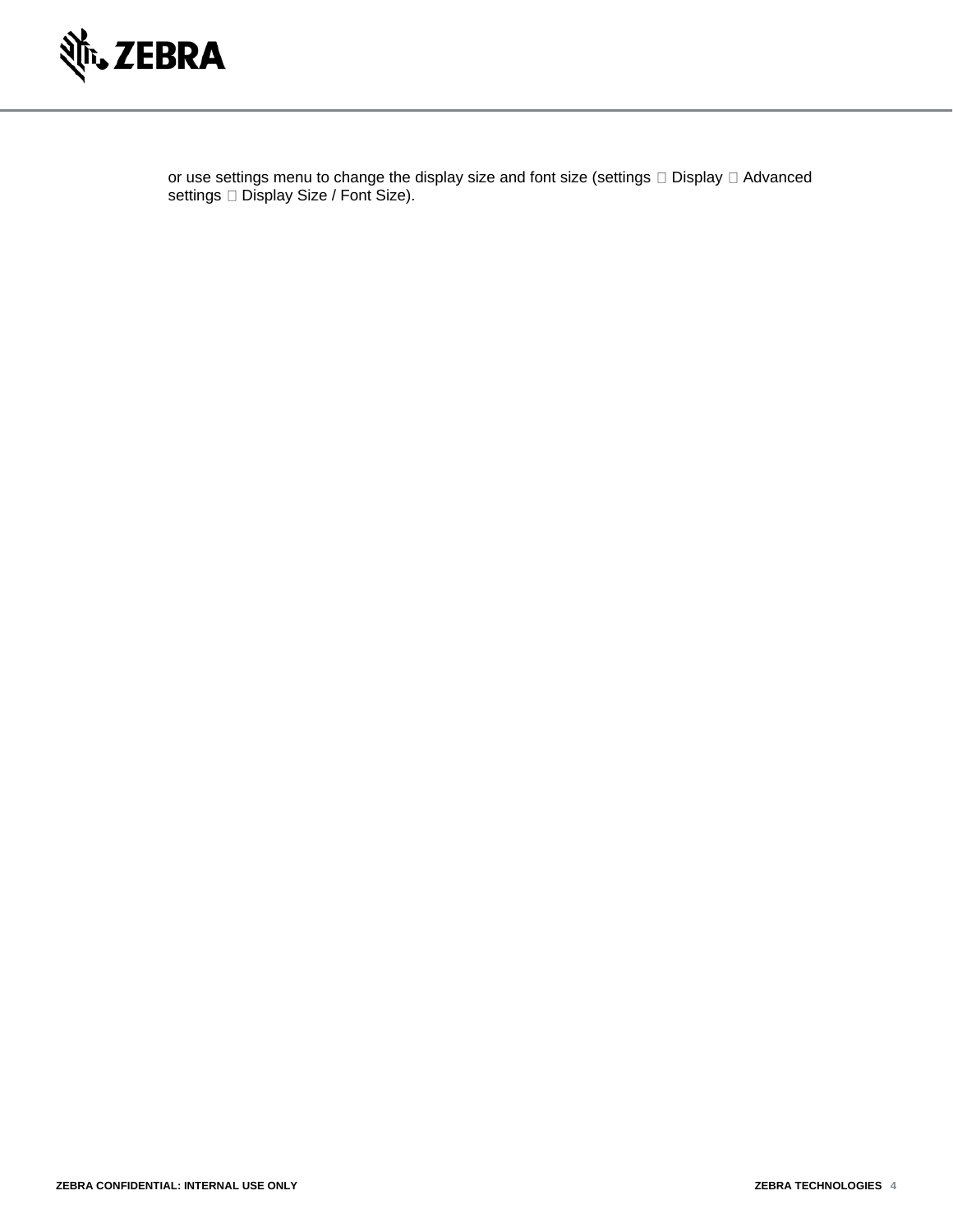

### **Addendum**

#### **Device Compatibility**

This software release has been approved for use on the following devices.

| <b>Device</b> | <b>Part Number</b> | <b>Product Specific Manual</b>             |
|---------------|--------------------|--------------------------------------------|
| <b>Family</b> |                    |                                            |
| <b>TC77</b>   | TC77HL-5ME24BG-CN  |                                            |
|               |                    | Visit Manuals Section under TC77 Home Page |
| <b>TC57</b>   | TC57HO-1PEZU4P-CN  |                                            |
|               |                    | Visit Manuals Section under TC57 Home Page |